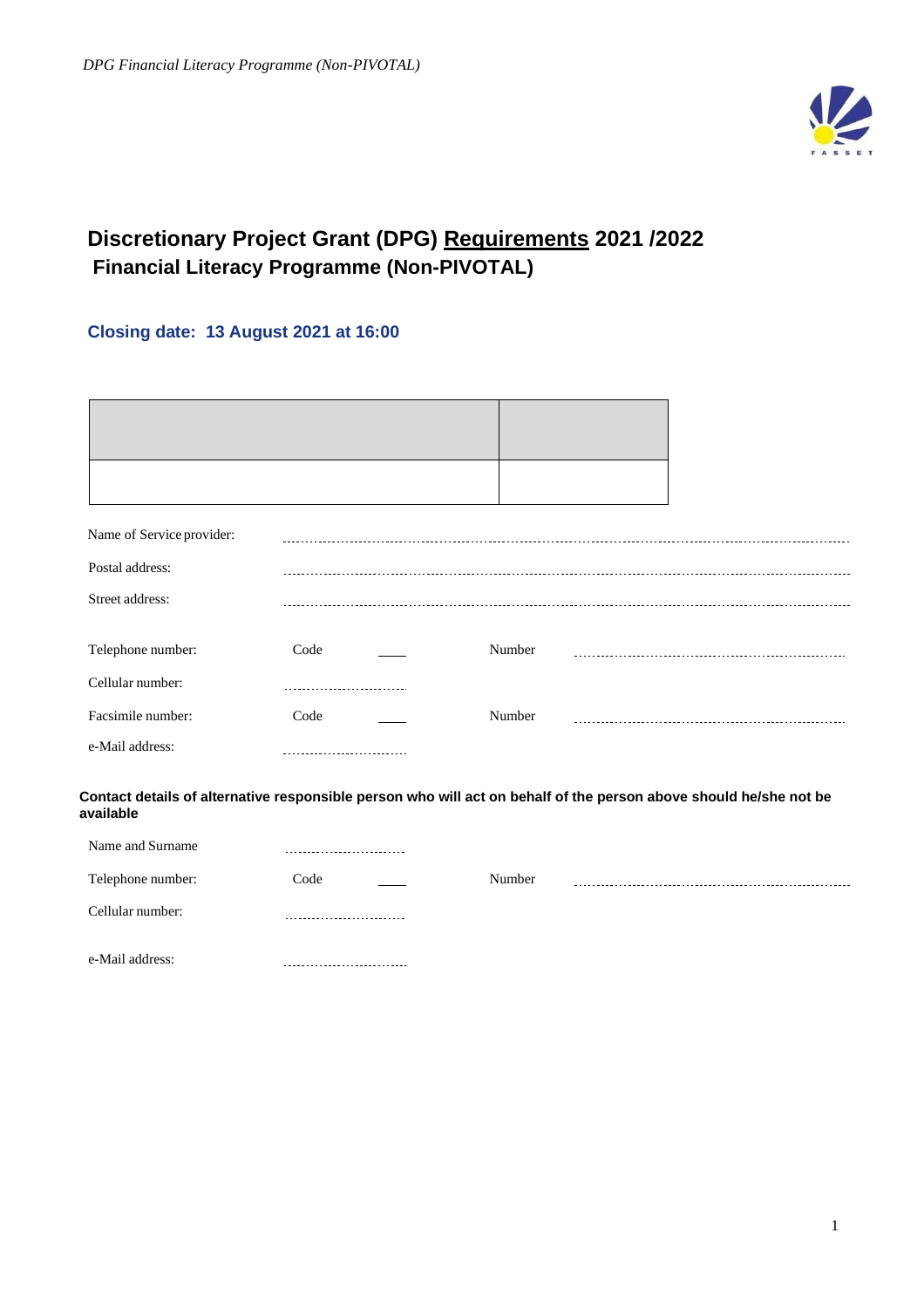### **1. COMPLIANCE REQUIREMENTS**

1.1.1 As a public entity, Fasset has both the obligation and the responsibility to ensure that it spends the public money, with which it is entrusted in a manner that meets governments requirements. Consequently, Grant Applicants are required to adhere to the compliance requirements as listed in this section.

### **Fraud and Corruption**

1.2.1 All grant applicants are to take note of the implications of contravening the Prevention and Combating of Corrupt Activities Act, 2004 (No 12 of 2004) and any other applicable act.

#### **B-BBEE Certificate, Tax Clearance Certificate and Professional Body Registration**

- 1.3.1 All grant applicants are to provide a B-BBEEstatus level certificate and the Tax Clearance Certificate (SARS pin) on request once Fasset has granted provisional approval.
- 1.3.2 Grant applicants will be assessed based on the compliant requirements with the BBBEE and tax compliance. Fasset reserves its right to award or not to award to applicants with BBBEE level status above level 4.
- 1.3.3 **All grant applicants must be registered with a professional body in the Fasset sector, and proof of such must be submitted with the application**.

#### **INDEPENDENT GRANT SUBMISSION**

1.3.4 Grant applicants must complete and sign the Certificate of Independent Grant Submission, which can be found in Annexure. The signed certificate must be included in the grant submission. The purpose of the certificate is to prevent potential collusion amongst applicants.

### **DEADLINE DATE AND MODE OF GRANT SUBMISSION**

 1.3.4 All applications must be submitted to the following e-mail address**:** [dg@fasset.org.za](mailto:dg@fasset.org.za). It must be noted that FASSET **will not accept any physical submissions**.

- 1.3.5 The submission due date is **Friday, 13 August 2021 at 16:00**
- 1.3.6 **Grant applications received by FASSET after the closing date shall not be considered.**
- 1.3.7 Grant Applicants must submit a Project Proposal which contains, at minimum:
	- 1.3.7.1 Experience of Grant Applicant;
	- 1.3.7.2 Technical Approach / Methodology;
	- 1.3.7.3 Resources; and
	- 1.3.7.4 Pricing schedule with clear breakdown of each cost item. Fasset reserves the right to query a pricing schedule as part of the evaluation process.
- 1.3.8 The Skills development priorities specifically targeting transformation groups including Blacks, women, and people with disabilities. To ensure alignment with national imperatives and key stakeholders, Fasset will adopt DHET's criteria regarding the beneficiaries of its programmes to benefit being**: 85% Blacks, 54% women and 4% disabled.**

### **2. GRANT CRITERIA (Terms of Reference)**

The grant criteria should *please* be read *carefully* and adhered to minimize grant queries. The following criteria are applicable to this grant:

### **DESCRIPTION: Financial Literacy Programme** (**Non-PIVOTAL**) that achieve the following:

i. The programme is designed for unemployed matriculants or graduates, entrepreneurs, spaza shops owners or similar who have been identified and are in need of financial literacy learning interventions.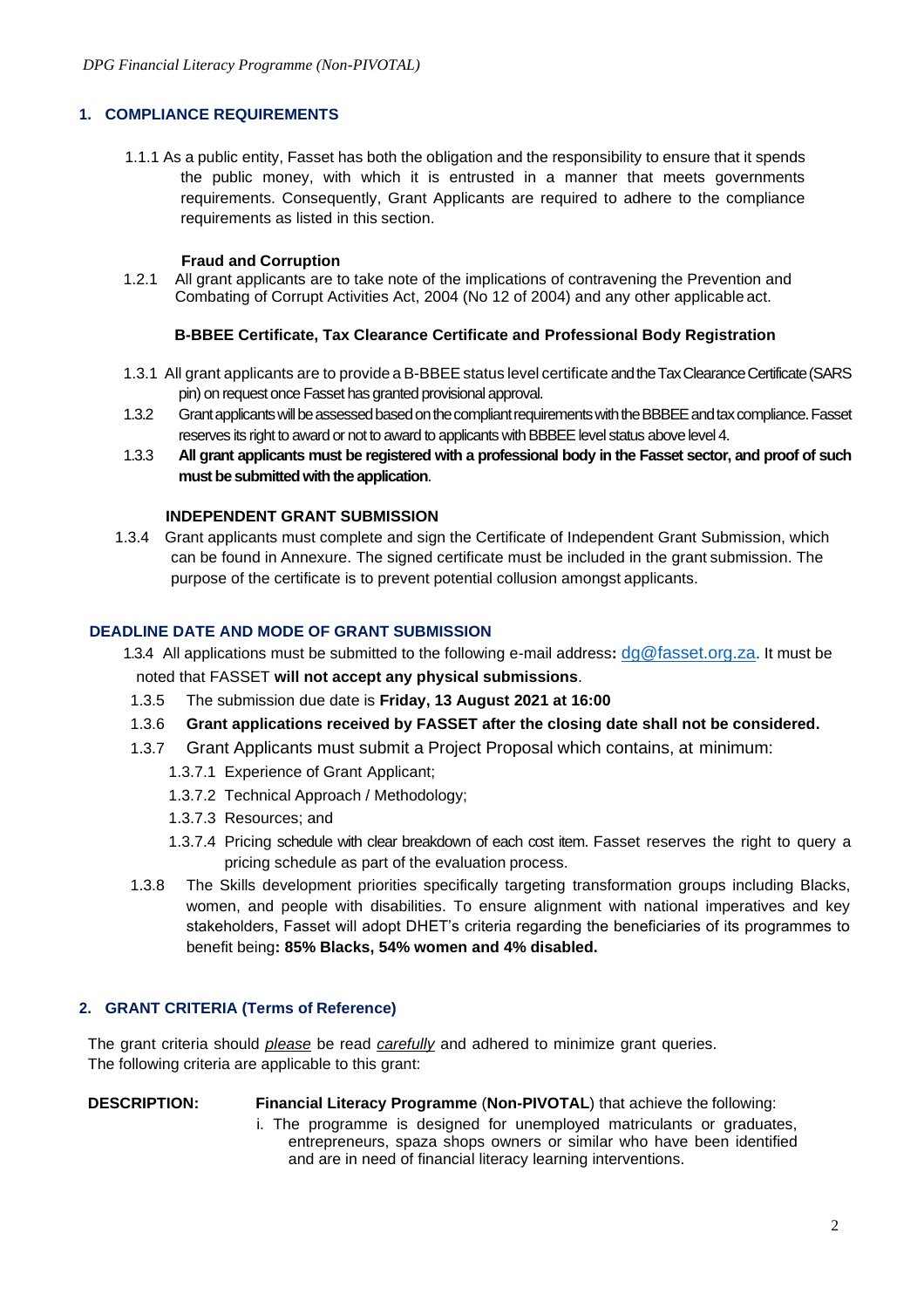*DPG Financial Literacy Programme (Non-PIVOTAL)*

# **2.1 OVERALL OBJECTIVES AND SCOPE**

- 2.1.1 FASSET requires the services of small and medium accounting and auditing firms in the Fasset sector.
- 2.1.2 Fasset will also consider getting into collaborations/ strategic partnerships through Memorandum of Understanding (MoUs).
- 2.1.3 The programme should be completed withing a year.
- 2.1.4 Funding will be capped at R2 000 cost per learner.
- 2.1.5 Fasset will provide tools of trade for each learner (where applicable), therefore the capped amount excludes costs towards tools of trade.
- 2.1.6 The Grant Applicant will have to be responsible for:
- 2.1.6.1 Inviting for participation and admission of various beneficiaries with the necessary potential to complete the training programme.
- 2.1.6.2 Selection and admission of unemployed matriculants or graduates, spaza shops owners; entrepreneurs or similar who have been identified and are in need of financial literacy interventions.
- 2.1.7 The awarding, contracting and completion of the programme should be done before 31 March 2022.
- 2.1.8 The programme must achieve at least 70% full attendance and completion. Failure to meet this objective will result in a penalty on the project management fee.

### **Project Reporting Requirements**

2.1.9 Grant applicants will be required to present information on a monthly and/or quarterly basis, as

per the Department of Higher Education and Training (DHET) and Fasset requirements for payment purposes. The required information includes but is not limited to:

- 2.1.9.1 Copies of participants agreements;
- 2.1.9.2 Attendance register
- 2.1.9.3 Certified copies of ID of the participants
- 2.1.9.4 Close-out report of the training programme

# **3. EVALUATION PROCESS**

## **3.1 DETERMINATION OF SCORE FOR FUNCTIONALITY AND GRANT ADJUDICATION**

- 3.1.1 Should a grant applicant achieve a functionality score that is 50% or less, the grant application will be rejected.
- 3.1.2 Should a grant applicant receive a functionality score between 51% and 69%, Fasset might engage with the applicant on the grant application.
- 3.1.3 All grant applications that receive a functionality score of more than 70% will be recommended for adjudication.
- 3.1.4 **Grant applicants should indicate if this is the first time proposing such a project.**

### **Table 1: Evaluation Criteria and Weights for Determining Functionality Scores**

| <b>Functionality Scoring</b><br><b>Determinants</b> |    |  |  |
|-----------------------------------------------------|----|--|--|
| <b>Total Points</b><br>100                          |    |  |  |
| <b>Experience of the grant applicant</b>            | 30 |  |  |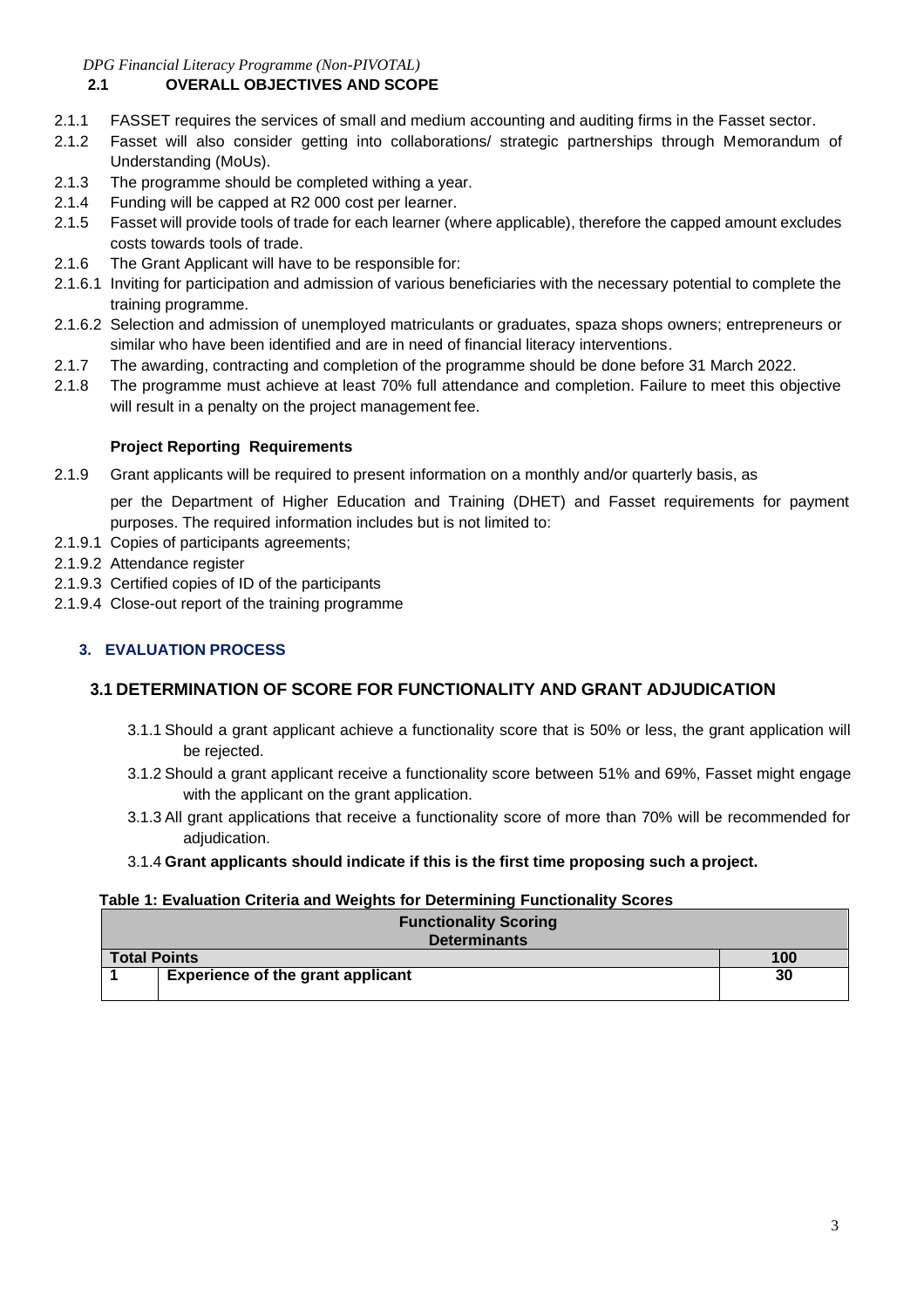|                         |                                                                                                                                | Demonstrate the minimum experience of 5 years in managing training<br>programmes and managing the project of this nature                             |               |    |
|-------------------------|--------------------------------------------------------------------------------------------------------------------------------|------------------------------------------------------------------------------------------------------------------------------------------------------|---------------|----|
|                         | <b>Scoring Criteria</b>                                                                                                        |                                                                                                                                                      | <b>Points</b> |    |
|                         | of this nature.                                                                                                                | Grant applicant has demonstrated a minimum of 5 years<br>and above experience in managing training programmes                                        | 5             |    |
|                         | nature                                                                                                                         | Grant applicant has demonstrated a minimum of 3 to 5 years'<br>experience in managing training programmes of this                                    | 3             |    |
|                         | Grant applicant has demonstrated a minimum of 1to 3<br>years' experience in managing training programmes<br>of this nature     |                                                                                                                                                      |               |    |
|                         |                                                                                                                                | Grant applicant has demonstrated zero or no years of<br>experience in managing training programmes and project<br>managing of this nature            | $\Omega$      |    |
| $\overline{\mathbf{2}}$ |                                                                                                                                | <b>Technical Approach and Project Plan Methodology</b>                                                                                               |               | 40 |
|                         |                                                                                                                                | Present a methodology and a comprehensive project plan detailing how the project<br>will be implemented. The plan should also address the following: |               |    |
|                         | Provide details as to any similar past projects against which<br>2.1.1<br>the proposed project has been benchmarked.           |                                                                                                                                                      |               |    |
|                         | Ensure that the project plan includes regular reporting to Fasset<br>2.1.2<br>on project progress, and deliverable milestones. |                                                                                                                                                      |               |    |
|                         | 2.1.3                                                                                                                          | Identify projects risks and plan of risk mitigation                                                                                                  |               |    |

| <b>Scoring Criteria</b>                                                                      | <b>Points</b> |    |
|----------------------------------------------------------------------------------------------|---------------|----|
| Grant applicant has submitted the methodology and                                            | 5             |    |
| comprehensive project plan that has addressed all the                                        |               |    |
| above requirements.                                                                          |               |    |
| Grant applicant has submitted the methodology and                                            | 3             |    |
| comprehensive project plan that has addressed either one of                                  |               |    |
| the above requirements i.e. partially addressing the above                                   |               |    |
| Grant applicant has submitted the methodology and                                            | $\Omega$      |    |
| comprehensive project plan that has not addressed any of                                     |               |    |
| the above requirements                                                                       |               |    |
| <b>Experience of the Project Team</b><br>$\overline{\mathbf{3}}$                             |               | 30 |
| Capacity to implement a programme of this size, Grant applicants must:                       |               |    |
| 3.1.1. Have appropriately qualified and relevantly experienced resources                     |               |    |
|                                                                                              |               |    |
| (i.e.CVs are relevant to the programme delivery, including project                           |               |    |
| management and support functions).                                                           |               |    |
| 3.1.2. The team proposed has relevant expertise and experience. This                         |               |    |
| includes facilitators, administrators, project managers. If sub-                             |               |    |
| contracting, the grant applicant must provide their sub-contractor's                         |               |    |
|                                                                                              |               |    |
| agreement.                                                                                   |               |    |
| 3.1.3. Have sufficient resources                                                             |               |    |
| 3.1.4. Provide references in individuals' CVs for the delivery of Non-PIVOTAL<br>programmes. |               |    |
| 3.1.5. Evidence of past successful programme management is presented                         |               |    |
| (including the ability to achieve the desired throughput rate).                              |               |    |
| 3.1.6. The majority of the team members must be Black Africans.                              |               |    |
|                                                                                              |               |    |
|                                                                                              |               |    |
|                                                                                              |               |    |
| <b>Scoring Criteria</b>                                                                      | <b>Points</b> |    |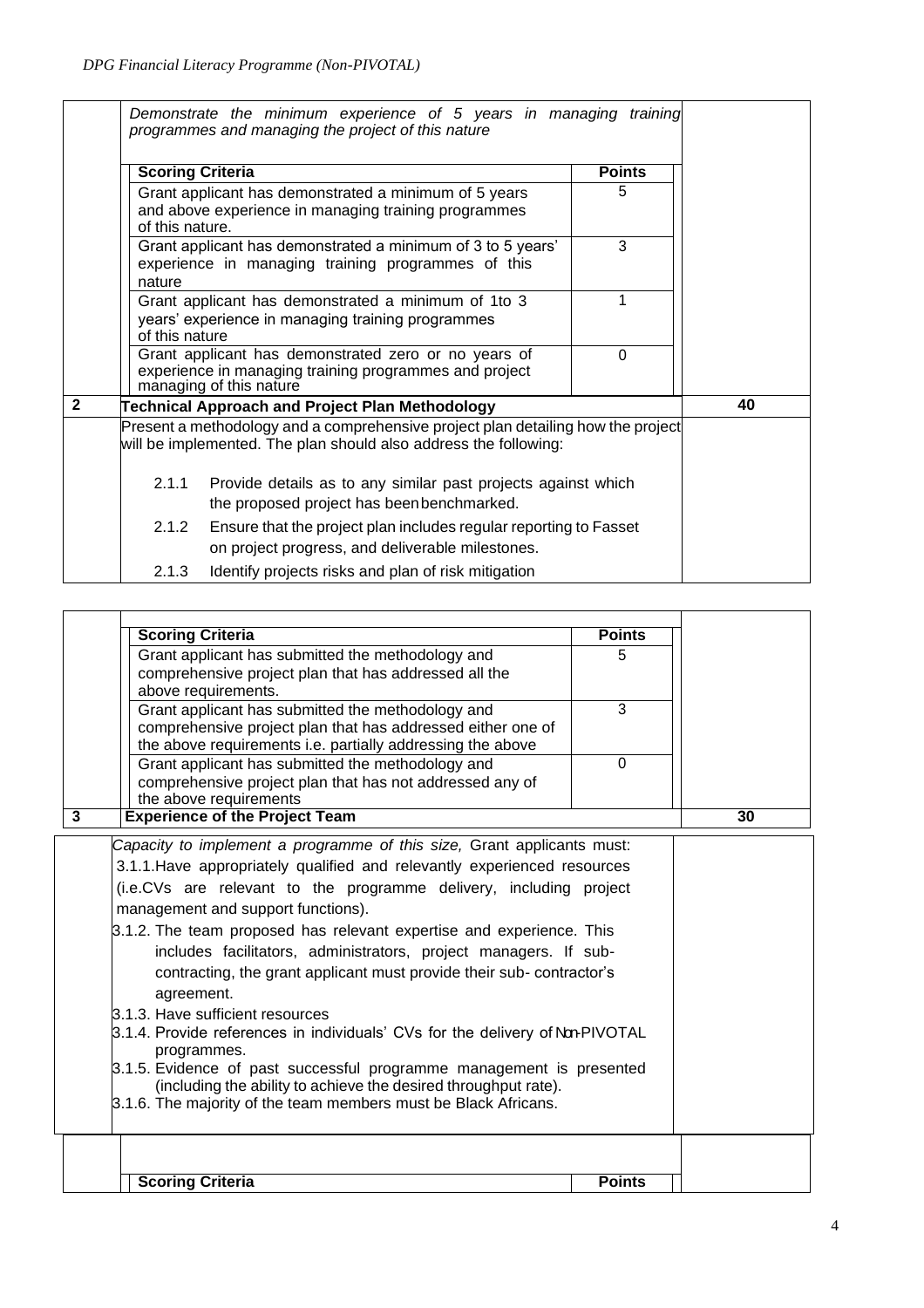*DPG Financial Literacy Programme (Non-PIVOTAL)*

| All CVs of the team proposed indicate appropriately<br>qualifications and relevant experience and members<br>include references indicating successful delivery of<br>Academic support programmes. The majority of the team<br>members are Black Africans. | 5 |  |
|-----------------------------------------------------------------------------------------------------------------------------------------------------------------------------------------------------------------------------------------------------------|---|--|
| All CVs of the team proposed indicate appropriately<br>qualifications and relevant experience and members<br>include references indicating successful delivery of<br>Academic Support programmes. The majority of the team<br>is NOT Black Africans.      | 3 |  |
| No experienced CVs of proposed team.                                                                                                                                                                                                                      |   |  |
|                                                                                                                                                                                                                                                           |   |  |

### **Annexure A: Certificate of Independent Grant Submission**

the undersigned, in submitting the

Discretionary Project Grant Application

for , do hereby make the following

statements that I certify to be true and complete in every respect.

I, certify that on behalf of:

Name of Grant Applicant:

- 1. I have read and understood the contents of this Certificate of Independent Grant Submission (Certificate).
- 2. I understand that the accompanying Discretionary Project Grant Application (Grant Application) will be rejected if this certificate is found not to be true and complete in every respect.
- 3. I am authorized by the Grant Applicant to sign this Certificate and to submit the accompanying Grant Application on behalf of the Grant Applicant.
- 4. Each person whose signature appears on the accompanying Grant Application has been authorised by the Grant Applicant to determine the terms of and to sign the Grant Application on behalf of the Grant Applicant.
- 5. For the purposes of this Certificate and the accompanying Grant Application, I understand the word "competitor" shall include an individual or organisation, other than the Grant Applicant, whether or not affiliated with the Grant Applicant, who:
	- 5.1.1. Has been requested to submit a Grant Application;
	- 5.1.2. Could potentially submit a Grant Application based on their qualifications, abilities or experience; and
	- 5.1.3. Provides the same services as the Grant Applicant and/or is in the same line of business as The Grant Applicant.
- 6. The Grant Applicant has arrived at the accompanying Grant Application submission independently from and without consultation, communication, agreement, or arrangement with any competitor. However, communication between partners in a joint venture or consortium<sup>1</sup> will not be construed as collusive.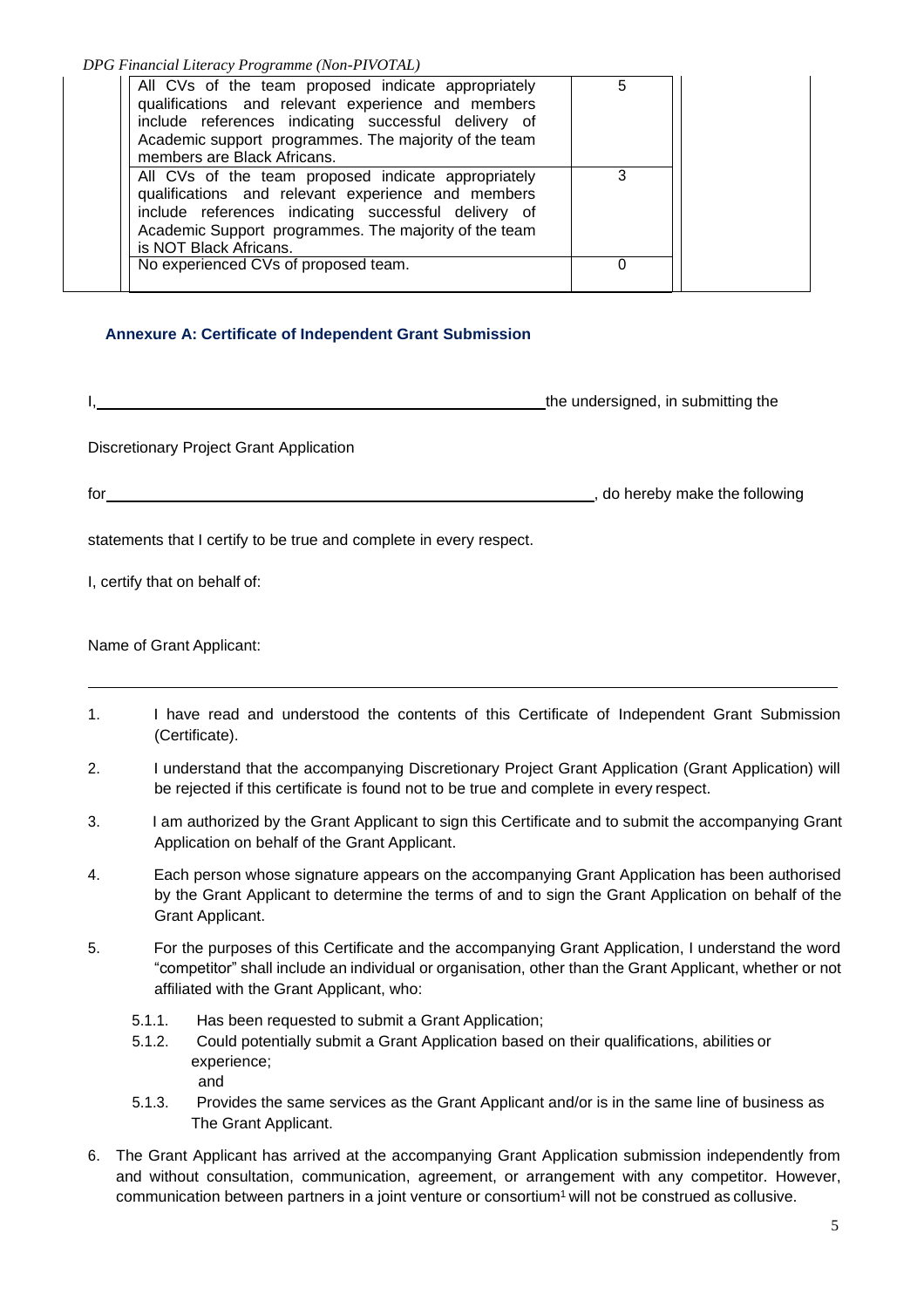### *DPG Financial Literacy Programme (Non-PIVOTAL)*

- 7. In particular, without limiting the generality of paragraph 6 above, there has been no consultation, communication agreement or arrangement with any competitor regarding:
	- 7.1. Prices;
	- 7.2. Geographical area where the service will be rendered (market allocation);
	- 7.3. Methods, factors or formulas used to calculate prices;
	- 7.4. The intention or decision to submit, or not submit, a Grant Application;
	- 7.5. The submission of a Grant Application does not meet the specification and condition of the Grant Application Requirements; or
	- 7.6. Submitting a Grant Application with the intention not to have the grant approved.

1 Joint Venture or Consortium means an association of persons for the purpose of combining their expertise, property, capital, efforts, skill and knowledge in an activity for the execution of acontract.

- 8. In addition, there have been no consultations, communications, agreements or arrangement with any competitor regarding the quality, quantity, specification and conditions or delivery particulars of the services to which this Grant Application relates.
- 9. The terms of the accompanying Grant Application have not been and will not be disclosed by the Grant Applicant, directly or indirectly, to any competitor, prior to the date and time of the Grant Application opening or of the contract being awarded.
- 10. I am aware that, in addition and without prejudice to any other remedy provided to combat any restrictive practices related to Discretionary Project Grants and their related contracts, that are suspicious will be reported to the Competition Commission for investigation and possible imposition of administrative penalties in terms of section 59 of the Competition Act, No 89 of 1998 and/or may be reported to the National Prosecuting Authority (NPA) for criminal investigation and/or may be restricted from conducting business with the public sector for a period not exceeding ten (10) years in terms of the Prevention and Combating of Corrupt Activities

Act, No 12 of 2004 or any other applicable legislation.

Signature of Grant Applicant **Date** 

Position **Name of Grant Applicant** 

Name of Signatory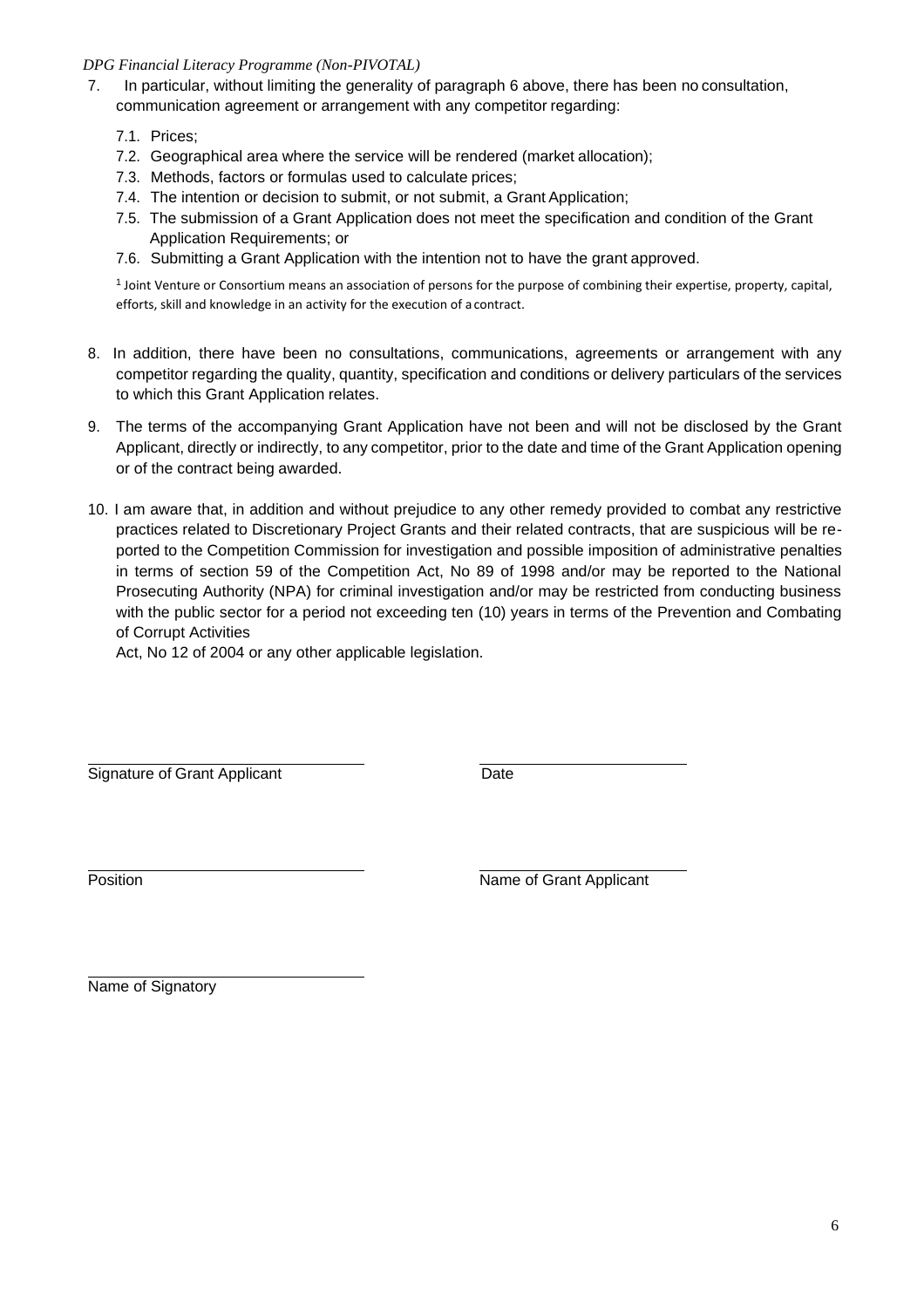#### **Annexure B: Declaration of Interest**

### **DECLARATION OF INTEREST**

- 11. Any legal person, including persons employed by the State<sup>1</sup>, or persons having a kinship with persons employed by the State, including a blood relationship, may make an offer or offers in terms of this grant (includes an advertised competitive grant application, competitive bid, limited bid or proposal or a written price quotation).
- 12. In view of possible allegations of favouritism, should the resulting grant application, or part thereof, be awarded to persons employed by the State, or to persons connected with or related to them, it is required that the grant applicant or his/her authorised representative declare his/her position in relation to the evaluating/ adjudicating authority where:
	- 12.1.The grant applicant is employed by the State; and/or
	- 12.2.The grant applicant is a Board member of Fasset and/or
	- 12.3. The legal person on whose behalf the grant application is signed, has a relationship with persons/a person who are/is involved in the evaluation and or adjudication of the bid(s), or where it is known that such a relationship exists between the person or persons for or on whose behalf the declarant acts and persons who are involved with the evaluation and or adjudication of the bid.
- 13. In order to give effect to the above, the following questionnaire must be completed and submitted with the bid.
	- 3.1.1 Full Name of grant applicant or his or her representative:
- 3.1.2 Identity Number:
- 3.1.3 Position occupied in the Company (director, trustee, shareholder<sup>2</sup>, member, etc):
- 3.1.4 Registration number of company, enterprise, close corporation, partnership agreement or trust:
- 3.1.5 Tax Reference Number:

<sup>1</sup>"State" means

<sup>(</sup>a) Any national or provincial department, national or provincial public entity or constitutional institution within the meaning of the Public Finance Management Act, 1999 (Act No 1 of 1999);

<sup>(</sup>b) Any municipality or municipal entity;

<sup>(</sup>c) Provincial legislature;

<sup>(</sup>d) National Assembly or the National Council of Provinces;

Parliament.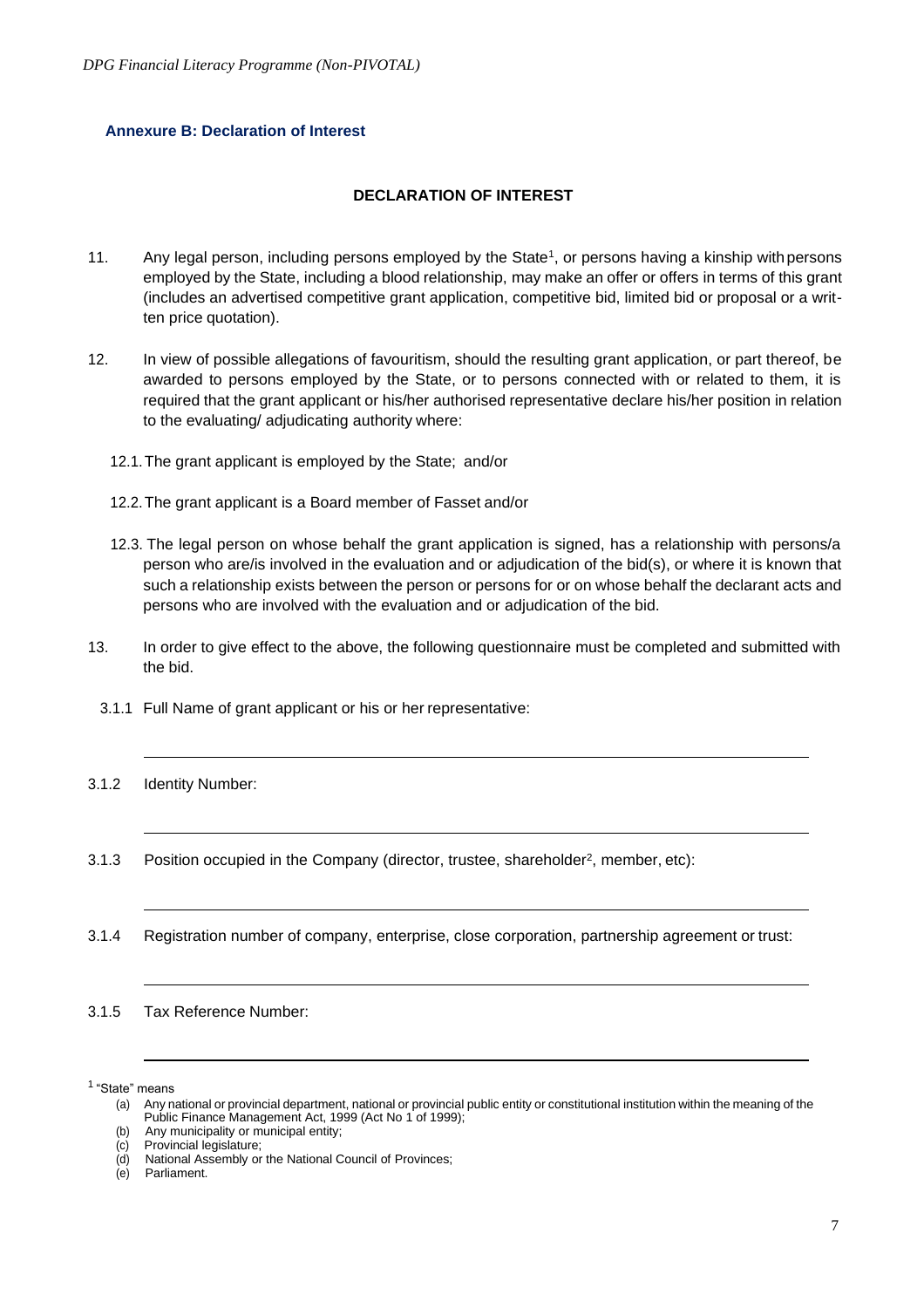- (f) Shareholder" means a person who owns shares in the company and is actively involved in the management of the enterprise or business and exercises control over the enterprise.
- 3.1.6 VAT Registration Number:
- 3.1.7 The names of all directors/ trustees/ shareholders/ members, their individual identity numbers,tax reference numbers and, if applicable, employee/ PERSAL numbers must be indicated below:

3.2 Are you or any person connected with this grant application presently employed by thestate?



3.2.1 If "Yes" was indicated, please furnish the following particulars:

3.2.1.1 Name of person/ director/ trustee/ shareholder/ member:

3.2.1.2 Name of State institution at which you or the person connected to the grant application isemployed:

3.2.1.3 Position occupied in the State institution:

### 3.2.1.4 Any other particulars?

3.3 If you are presently employed by the state, did you obtain the appropriate authorisation to undertake remunerative work outside employment in the public sector?



3.3.1 If "Yes" was indicated, was proof of such authorization attached to the grant application

| Yes |  |
|-----|--|
| No  |  |

(Note: Failure to submit proof of such authorization, where applicable, may result in the disqualification of the grant application).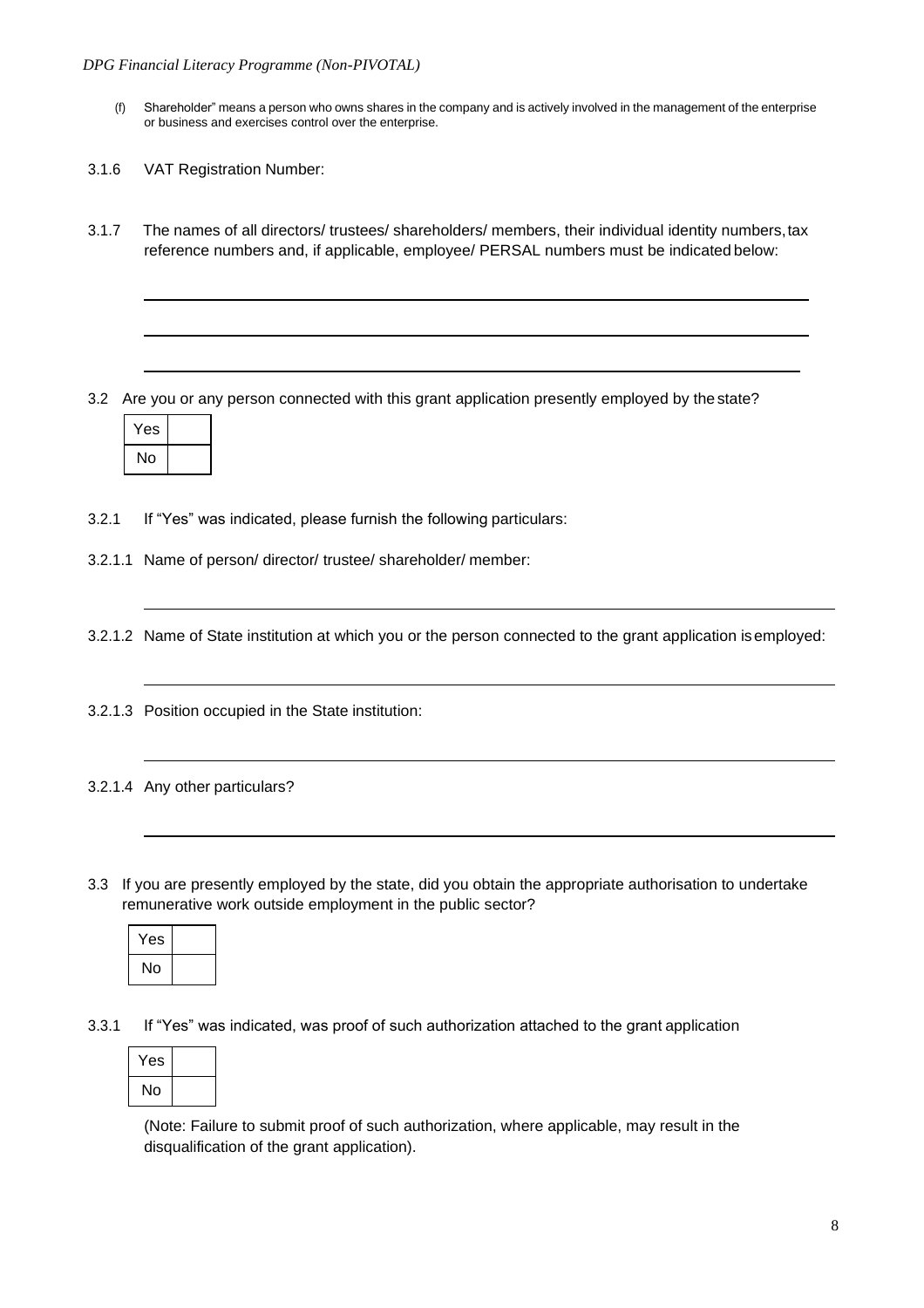3.3.2 If "No" was indicated, please furnish reasons for non-submission of authorization.

3.4 Did you or your spouse, or any of the company's directors/trustees/ shareholders/ members or their spouses conduct business with the State in the previous twelve (12) months?

| Yes |  |
|-----|--|
| No  |  |

- 3.4.1 If "Yes" was indicated, please furnish the following particulars:
- 3.4.1.1 Name of person/ director/ trustee/ shareholder/ member:
- 3.4.1.2 Name of State institution at which you or the person connected to the grant application conducted business:

### 3.4.1.3 Any other particulars?

3.5 Do you, or any person connected with the grant application, have any relationship (family, friend, other) with a person employed by the State (Pty) Ltd and who may be involved with the evaluation and or adjudication of this grant application?

| Yes |  |
|-----|--|
| No  |  |

- 3.5.1 If "Yes" was indicated, please furnish the following particulars:
- 3.5.1.1 Name of person/ director/ trustee/ shareholder/ member:
- 3.5.1.2 Any other particulars?
- 3.6 Are you, or any person connected with the grant application, aware of any relationship (family, friend, other) between any other grant application and any person employed by the State who may be involved with the evaluation and or adjudication of this grant application?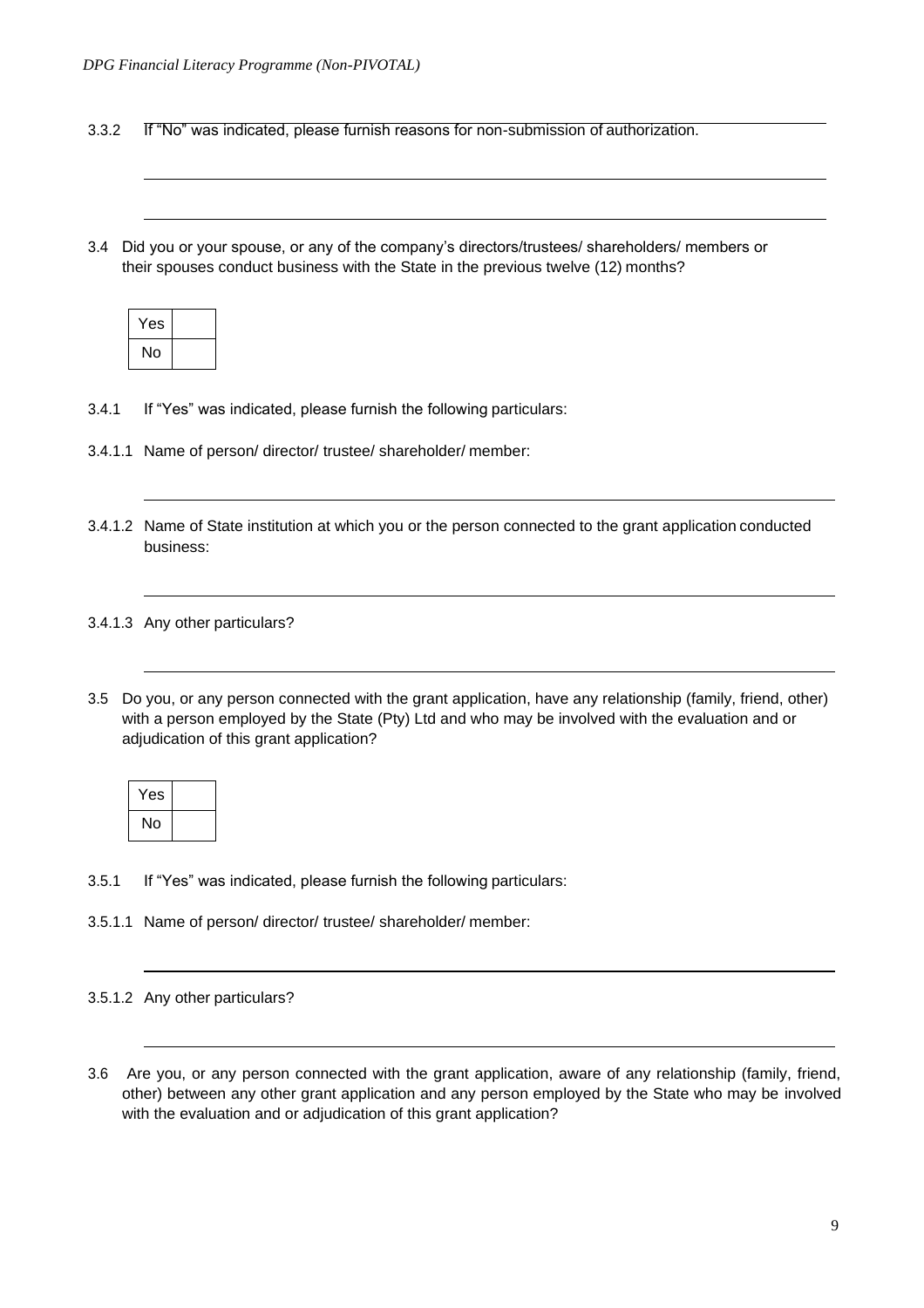| Yes |  |
|-----|--|
| No  |  |

- 3.6.1 If "Yes" was indicated, please furnish the following particulars:
- 3.6.1.1 Name of person/ director/ trustee/ shareholder/ member:

3.6.1.2 Any other particulars?

3.7 Do you or any of the directors/trustees/shareholders/members of the company have any interest in any other related companies whether or not they are bidding for this contract?

| Yes |  |
|-----|--|
| No  |  |

- 3.7.1 If "Yes" was indicated, please furnish the following particulars:
- 3.7.1.1 Name of person/ director/ trustee/ shareholder/ member:
- 3.7.1.2 Any other particulars?
- 14. Please complete the table below with the full details of directors/ trustees/ members/ shareholders. (Public Entities are excepted)

| <b>Full Name</b> | <b>Identity Number</b> | <b>Personal Income</b><br><b>Tax Reference No</b> | <b>State Employee</b><br><b>Number/ PERSAL</b><br><b>Number</b> |
|------------------|------------------------|---------------------------------------------------|-----------------------------------------------------------------|
|                  |                        |                                                   |                                                                 |
|                  |                        |                                                   |                                                                 |
|                  |                        |                                                   |                                                                 |
|                  |                        |                                                   |                                                                 |
|                  |                        |                                                   |                                                                 |
|                  |                        |                                                   |                                                                 |
|                  |                        |                                                   |                                                                 |
|                  |                        |                                                   |                                                                 |
|                  |                        |                                                   |                                                                 |
|                  |                        |                                                   |                                                                 |